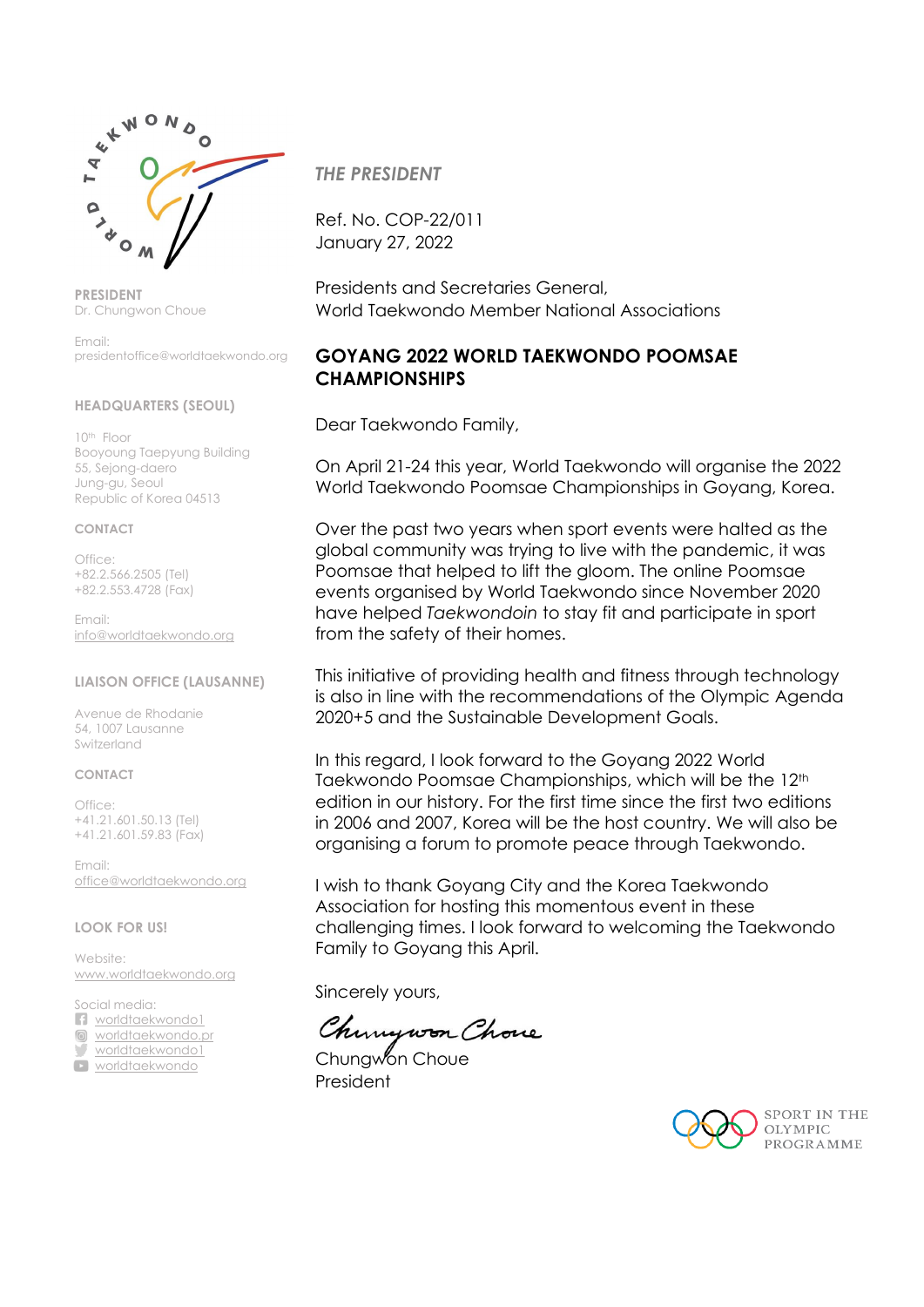# **OUTLINE**

## **Goyang 2022 World Taekwondo Poomsae Championships** (April 21 – 24, 2022 / Goyang city, Korea)

| Address:   | 10th Fl., Booyoung Taepyung Bldg. 55 Sejong-daero, Jung-gu, Seoul, Korea, 04513 |
|------------|---------------------------------------------------------------------------------|
| Telephone: | (82.2) 566 2505 / 557 5446                                                      |
| Fax:       | (82.2) 553 4728                                                                 |
| E-mail:    | sport@worldtaekwondo.org (Sport & Event Management Department)                  |
| Website:   | www.worldtaekwondo.org                                                          |

## **2 Organizing Committee: Goyang City**

| Address:   | 4F, 10460, 13-2, Goyangsichong-ro, Deogyang-gu, Goyang-si, Gyeonggi-do |
|------------|------------------------------------------------------------------------|
| Telephone: | (82.31) 8075 2800                                                      |
| Fax:       | (82.31) 8075 4987                                                      |
| E-mail:    | wtpc2022@gmail.com                                                     |
| Website:   | http://wtpc2022.goyang.go.kr/eng/main/main.php                         |

## **3 Date: April 21 - 24, 2022**

**4 Venue:** KINTEX Exhibition Hall # 10 KINTEX-ro 217-60, Ilsan Seo-gu, Goyang, Korea

## **5 Qualifications of contestants:**

In accordance with Article 4: Qualification of Contestant of the WT Poomsae Competition Rules & Interpretation, the contestant must meet all following requirements:

5.1 Holder of nationality of the participating team

5.2 Recommended by the WT National Taekwondo Association

5.3 Holder of Taekwondo Dan (Poom) certificate issued by the WT or Kukkiwon

5.4 Holder of WT Global Athlete License (GAL). Any questions on the WT GAL, please contact your assigned WT GMS Manager

5.5 Athlete aged 12 or over

*\* The age limits for the each division is based on the year, not on the date, when the Championships are held. For example, in Junior Division, contestants shall be between 15 and 17 years old. In this regard, if the Championships are held on April 21, 2022, contestants born between 1 January 2005 and 31 December 2007 are eligible to participate in this division.* 

*\* Poomsae Competition Uniform: All contestants must wear WT-recognized Poomsae competition uniform in accordance with the Article 4.2 of the WT Poomsae Competition Rules. The latest version of WT-recognized manufacturers' list is available on WT website [\(http://www.worldtaekwondo.org.](http://www.worldtaekwondo.org/) WT-recognized Poomsae competition uniform can be found in article 15 of this outline.*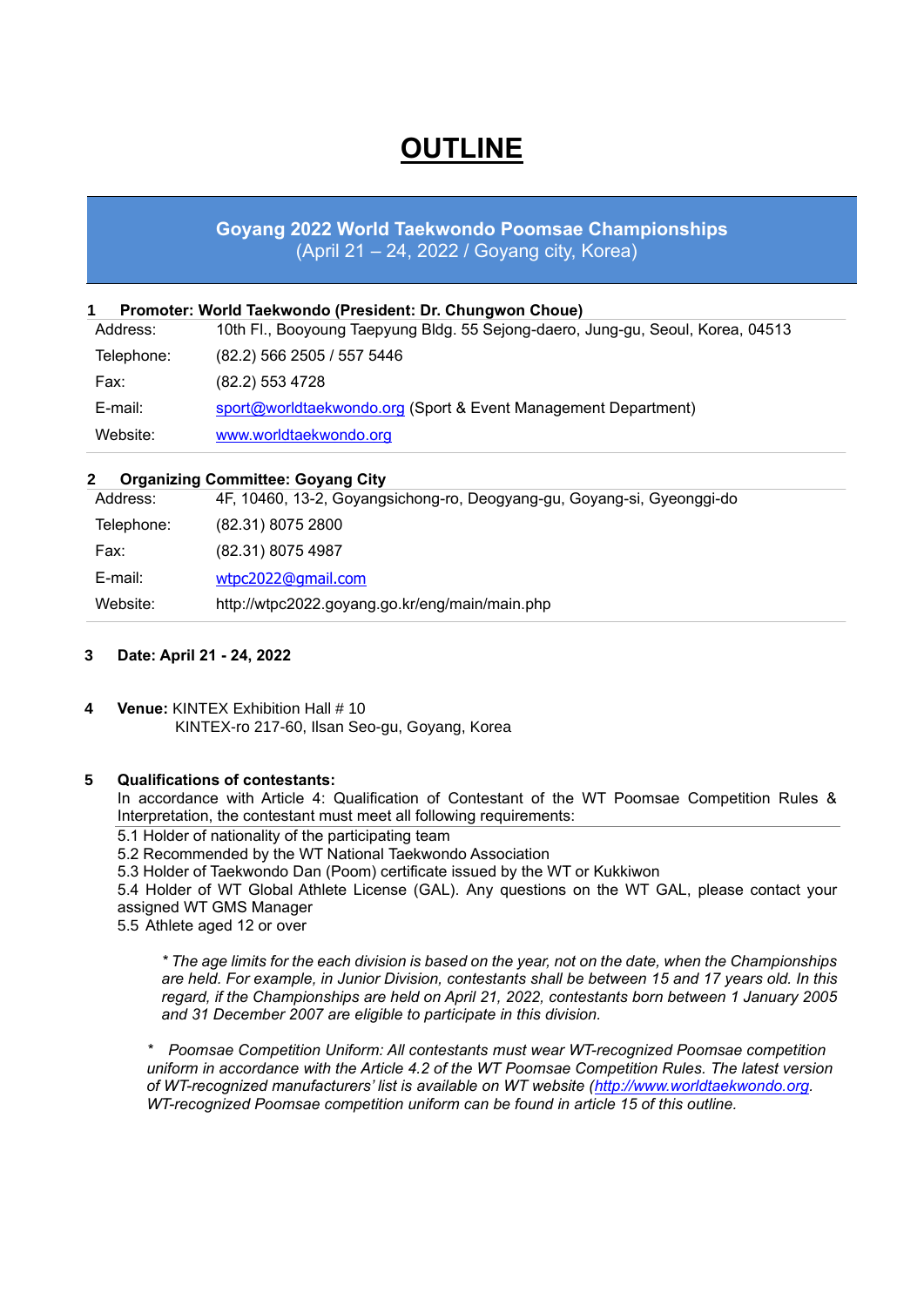## **6 Classification of Competition**

| <b>Recognized Poomsae Competition</b> | <b>Free Style Poomsae Competition</b>         |  |  |  |  |
|---------------------------------------|-----------------------------------------------|--|--|--|--|
| Men's individual                      | Men's Individual                              |  |  |  |  |
| Women's Individual                    | Women's Individual                            |  |  |  |  |
| Men's Team (3 males)                  | Pair (1 male & 1 Female)                      |  |  |  |  |
| Women's Team (3 females)              | Mixed Team(Composition of 5 members including |  |  |  |  |
| Pair (1 male & 1 Female)              | more than 2 males and 2 females)              |  |  |  |  |

## **7 Competition Rules**

WT Poomsae Competition Rules & Interpretation in force as of May 14, 2019 shall apply.

#### **8 Duration of Contest**

- 8.1 Recognized Poomsae: Individual, Pair, and Team competitions up to 90 seconds.
- 8.2 Free Style Poomsae: Individual, Pair, and Mixed Team competitions from 90 seconds to 100 seconds. 8.3 Break time between 1<sup>st</sup> Poomsae and 2<sup>nd</sup> Poomsae is a minimum of 30 seconds.

## **9 Method of Competition**

| <b>Recognized Poomsae Competition</b>                                                                                                                                                                                                                                                                                                                                                                                                                                                                                                                                                                                                                                               | <b>Free Style Poomsae Competition</b>                                                                                                                                                                                                                                                                                                                     |
|-------------------------------------------------------------------------------------------------------------------------------------------------------------------------------------------------------------------------------------------------------------------------------------------------------------------------------------------------------------------------------------------------------------------------------------------------------------------------------------------------------------------------------------------------------------------------------------------------------------------------------------------------------------------------------------|-----------------------------------------------------------------------------------------------------------------------------------------------------------------------------------------------------------------------------------------------------------------------------------------------------------------------------------------------------------|
| -Two (2) Poomsae from designated Compulsory<br>Poomsae decided by TD for each division must be<br>performed for all competitions.                                                                                                                                                                                                                                                                                                                                                                                                                                                                                                                                                   | <b>Cut-off system:</b><br>1) Free Style Poomsae is the performance based<br>on taekwondo techniques with composition of<br>music and choreography.                                                                                                                                                                                                        |
| <b>ONLY FOR THE INDIVIDUAL CATEGORIES</b><br><b>UNDER 30 and UNDER 40:</b><br><b>Single Elimination System:</b><br>From Preliminaries to Finals: All competitions shall<br>be conducted in a single elimination format. All<br>athletes will be seeded based on the WT Poomsae<br>Ranking of April(April 1 <sup>st</sup> ). If an athlete has no<br>ranking points, he or she will not be seeded and will<br>be placed in a random draw. An athlete from the<br>host country who is not seeded among the Top-4<br>athletes will be given the 4 <sup>th</sup> -placed seed.<br>two<br>Contestants<br>shall<br>perform<br>assigned<br>Compulsory Poomsae for each round. Medals shall | 2) Composition of Free Style Poomsae<br>shall<br>2.1<br>Yeon-mu<br>line<br>choice<br>οf<br>contestant<br>2.2<br>Performed techniques must be within<br>boundary of taekwondo.<br>The<br>definition of taekwondo techniques<br>shall be determined by WT Poomsae<br>Committee, when contestant submits<br>plan of free<br>performance<br>style<br>poomsae. |
| be awarded to the top four (4) contestants.                                                                                                                                                                                                                                                                                                                                                                                                                                                                                                                                                                                                                                         | Note: Music in USB (Music without lyrics) and<br>choreography shall be choice of a contestant, it<br>should NOT contain any political, social, and                                                                                                                                                                                                        |
| <b>ALL OTHER CATEGORIES:</b><br><b>Using Combination System</b><br><b>Cut-off system:</b>                                                                                                                                                                                                                                                                                                                                                                                                                                                                                                                                                                                           | religious and any contents that may harm,<br>discriminate or offend other.                                                                                                                                                                                                                                                                                |
| Preliminaries:<br>In<br>20<br>1)<br>case<br>more<br>or<br>contestants/pairs/teams<br>participating,<br>are<br>the<br>competition shall start from preliminary round with<br>division of groups at different courts. After<br>performing two (2) assigned Compulsory Poomsae,<br>the top half of each group shall advance to semi-<br>final based on the scores.                                                                                                                                                                                                                                                                                                                     | Note: Please download the Performance Plan<br>Form at the website of WT.<br>(http://www.worldtaekwondo.org/competition/list.<br>html?mcd=J06≻=in)                                                                                                                                                                                                         |
| Semi-final:<br>2)<br>(9)<br>19<br>$\ln$<br>nine<br>to<br>case<br>contestants/pairs/teams<br>participating,<br>are<br>competition<br>semi-final.<br>shall<br>start<br>from<br>Contestants shall perform two (2) assigned<br>Compulsory Poomsae and top eight (8) of them<br>shall advance to final based on the scores.                                                                                                                                                                                                                                                                                                                                                              |                                                                                                                                                                                                                                                                                                                                                           |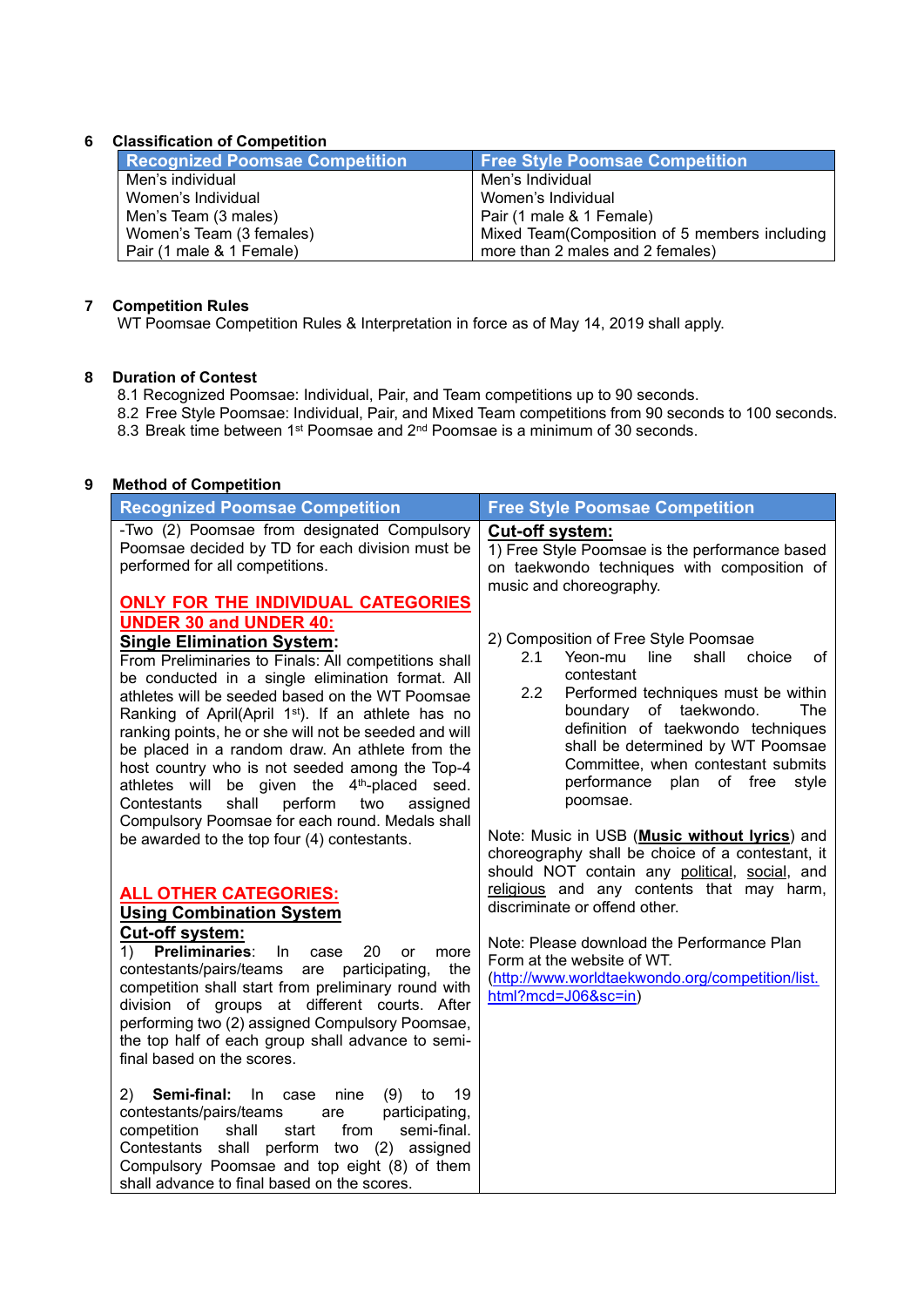| <b>Single Elimination System:</b><br>3)<br><b>Final:</b> When<br>eight<br>(8)<br>less<br>or<br>contestants/pairs/teams are<br>participating,<br>competition shall start from final round. Final shall<br>be conducted in a single elimination format. A<br>random draw will be conducted among the finalists. |
|---------------------------------------------------------------------------------------------------------------------------------------------------------------------------------------------------------------------------------------------------------------------------------------------------------------|
|                                                                                                                                                                                                                                                                                                               |
| Contestants shall perform two assigned<br>Compulsory Poomsae for each round of the finals<br>(round of 8, semi-finals and final). Medals shall be<br>awarded to the top four (4) contestants/pairs/teams.                                                                                                     |

## **10 Entry**

10.1 Team Entry: (No. of officials and No. of contestants)

|                      | <b>Members</b>                            |                                             |                            |
|----------------------|-------------------------------------------|---------------------------------------------|----------------------------|
| <b>Officials</b>     | <b>Max. No. of Members</b><br><b>Male</b> | <b>Max. No. of Members</b><br><b>Female</b> | <b>Remarks</b>             |
| Head of Team         |                                           |                                             | Recognized Poomsae (1) &   |
| Manager              |                                           |                                             | Free Style Poomsae (1) for |
| Coach                |                                           |                                             | coaches and trainers       |
| <b>Trainer</b>       |                                           |                                             |                            |
| <b>Team Doctor</b>   |                                           |                                             |                            |
| <b>MNA Officials</b> |                                           |                                             |                            |

| <b>Athletes</b>       |                                                              | <b>Cadet</b><br>$(12-14)$ | <b>Under</b><br><b>Junior</b><br>$(15-17)$<br>$(18-30)$ |                         | <b>Under</b><br>40<br>$(31-40)$ | <b>Under</b><br>50<br>$(41-50)$ | <b>Under</b><br>60<br>$(51 - 60)$ |              | Over<br>65<br>$(66-)$ | <b>Total</b> |  |
|-----------------------|--------------------------------------------------------------|---------------------------|---------------------------------------------------------|-------------------------|---------------------------------|---------------------------------|-----------------------------------|--------------|-----------------------|--------------|--|
|                       | Individual<br>1 Male<br>1 Female                             | 1/1                       | 1/1                                                     | 1/1                     | 1/1                             | 1/1<br>1/1<br>1/1<br>1/1        |                                   |              |                       | 16<br>(8/8)  |  |
|                       |                                                              | <b>Cadet</b><br>$(12-14)$ | <b>Junior</b><br>$(15-17)$                              | <b>Under</b><br>30      |                                 |                                 |                                   | <b>Total</b> |                       |              |  |
| Recognized<br>Poomsae | Pair<br>1 Male<br>1 Female                                   | $\overline{2}$            | $\overline{2}$                                          | $\overline{2}$          |                                 | 8                               |                                   |              |                       |              |  |
|                       |                                                              | <b>Cadet</b><br>$(12-14)$ | <b>Junior</b><br>$(15-17)$                              | <b>Under</b><br>30      |                                 | <b>Total</b>                    |                                   |              |                       |              |  |
|                       | Team<br>3 Male<br>3 Female                                   | 3/3                       | 3/3                                                     | 3/3                     |                                 |                                 | 24<br>(12/12)                     |              |                       |              |  |
|                       |                                                              |                           |                                                         | <b>Under 17 (12-17)</b> | Over 17 (18-)                   |                                 |                                   |              |                       | <b>Total</b> |  |
|                       | Individual<br>1 Male<br>1 Female                             |                           |                                                         | 1/1                     |                                 |                                 | 1/1                               |              |                       |              |  |
| Free Style            | Pair<br>1 Male<br>1 Female                                   |                           |                                                         | 2                       |                                 |                                 | $\overline{2}$                    |              |                       |              |  |
| Poomsae               | Mixed Team<br>2 Male<br>3 Female<br>Or<br>3 Male<br>2 Female |                           |                                                         | 5+1 (Substitute)        |                                 | 5+1 (Substitute)                |                                   |              |                       | $10+2$       |  |
|                       | $66 + 2$<br>Total                                            |                           |                                                         |                         |                                 |                                 |                                   |              |                       |              |  |

*\* Note: Contestants may compete in maximum two (2) categories (Recognized Poomsae & Freestyle Poomsae combined) of competition unless he or she is limited by gender or age. Ex) Recognized Poomsae max 2, or Freestyle Poomsae max 2, or 1 each of categories*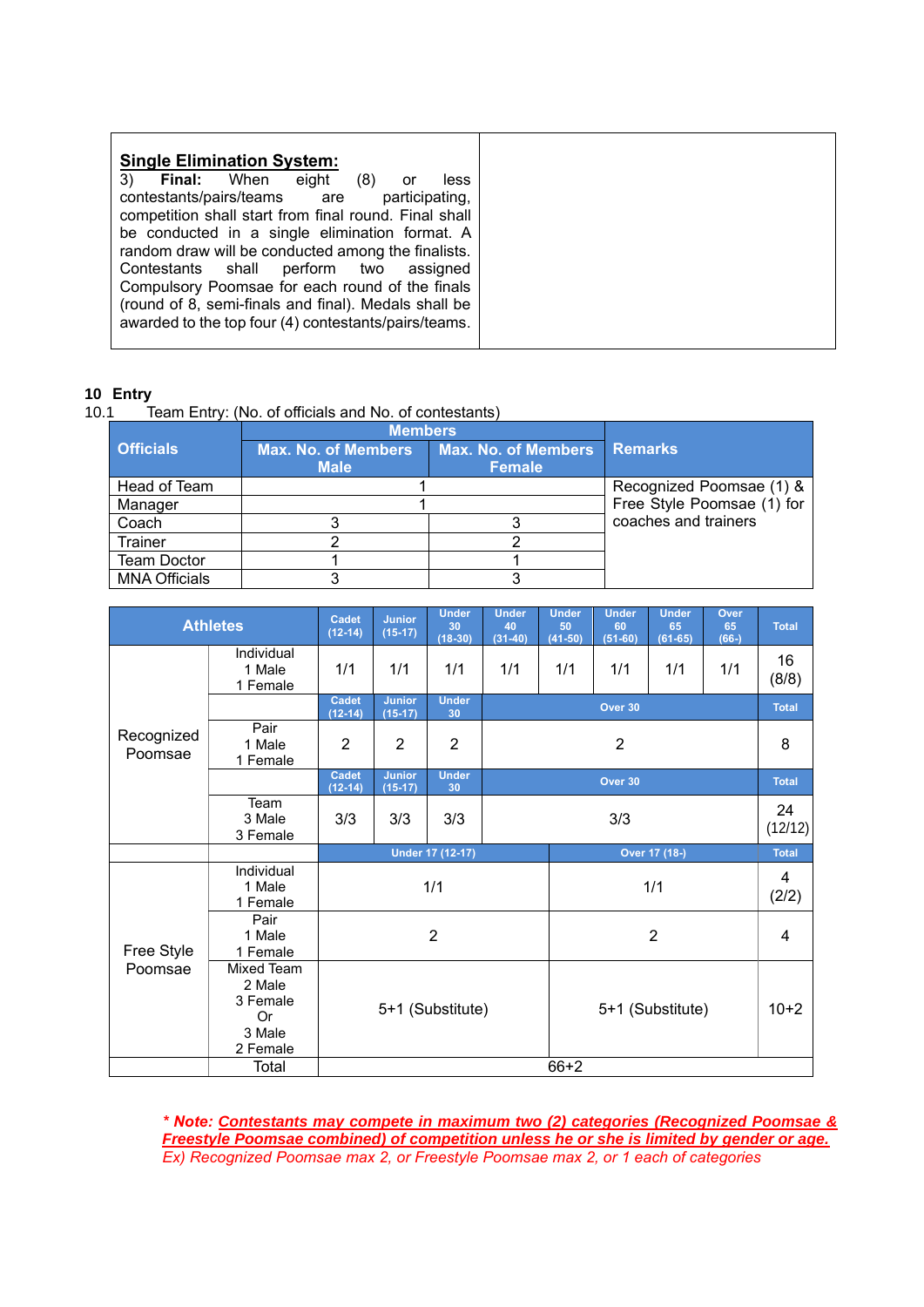**\*** *Note: Only for Free Style Poomsae Mixed Team of Over 17, if the age of a team's each member does not consist of 18 years old or older, the Mixed Team can be formed with up to maximum two of members under the age of 18 (12-17).*

*\* Note: According to the policy of online 2020 WT Poomsae Championships, 1st placed athletes of Male and Female divisions in Cadet and Junior categories will be invited to compete in Goyang 2022 WT Poomsae Championships regardless of the quota of the National Association.*

#### 10.2 WT GLOBAL LICENCE & ONLINE REGISTRATION

All Athletes and Team officials must first be registered with a WT Global Athlete License (GAL) or Global Official License (GOL).

#### WT Online Registration

National Team Entry will only be accepted through the WT online registration system [\(https://worldtkd.simplycompete.com\)](https://worldtkd.simplycompete.com/) and registration is only possible with a valid WT Global License. National Team GMS admins will be notified via email once online registration is open.

#### 10.3 ENTRY FEES

**The OC shall collect the entry fees from the participating national teams. The national team shall pay an entry fee to the Organizing Committee by cash in USD\$ only,** at the accreditation center in Goyang city, Korea prior to the start of the Championships. Athletes shall not be allowed to compete without successful payment of entry fee to the Organizing Committee.

Entry fee shall be various according to the timing and situation of the submission of entry. Please read carefully the following guidelines.

**DISCOUNTED REGISTRATION FEES:** A discount will be given to national teams that complete their registration during this period.

US\$75 per athlete/event Discounted entry fee period will begin on 2<sup>nd</sup> February 2022, 17:00 Local Swiss Time. Discounted entry fee period will end on 16<sup>th</sup> February 2022, 17:00 Local Swiss Time.

**REGULAR ENTRY FEES:** The national teams completing their registration during this period will be charged the regular registration fee.

US \$100 per athlete/event

Regular entry fee period will begin on 16<sup>th</sup> February 2022, 17:01 Local Swiss Time Regular entry fee period will end on 10<sup>th</sup> March 2022, 17.00 Local Swiss Time.

#### **LATE ENTRY FEES:**

Late entry submission will be not accepted due to the government policy with procedure of quarantine exemption document in consideration of COVID -19.

As World Taekwondo and Organizing Committee cannot guarantee the issuance of quarantine exemption document AFTER the deadline of regular registration period, late registration will not be implemented.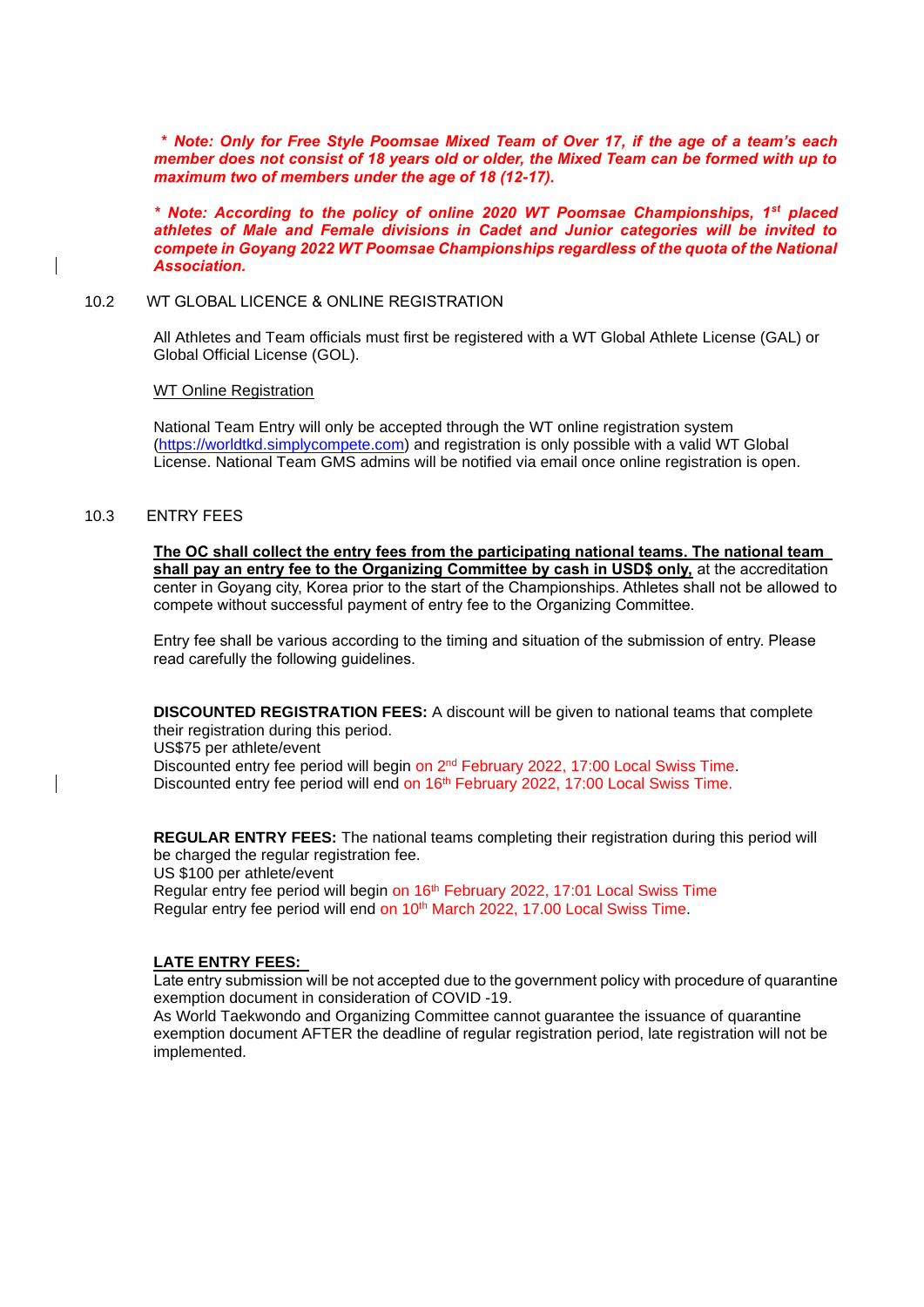#### **11 List of Poomsae to be performed:**

 $\overline{\phantom{a}}$ 

#### **-** Designated Compulsory Poomsae

Two (2) Poomsae from designated Compulsory Poomsae decided for each division must be performed for all the preliminarily, semi-final and final rounds for all competitions. Compulsory Poomsae to be assigned for each division shall be decided at the time of drawing of lots by Technical Delegate in consultation with the WT officials.

| <b>Competition</b> | <b>Division</b>       | <b>Compulsory Poomsae</b>                                                       |  |  |  |  |  |
|--------------------|-----------------------|---------------------------------------------------------------------------------|--|--|--|--|--|
|                    | <b>Cadet Division</b> | Taegeuk 4, 5, 6, 7, 8 Jang, Koryo, Keumgang                                     |  |  |  |  |  |
| Individual         | Junior Division       | Taegeuk 4, 5, 6, 7, 8 Jang, Koryo, Keumgang, Taeback                            |  |  |  |  |  |
|                    | Under 30              | Taegeuk 6, 7, 8 Jang, Koryo, Keumgang, Taeback, Pyongwon,                       |  |  |  |  |  |
|                    | Under 40              | Shipjin                                                                         |  |  |  |  |  |
|                    | Under 50              | Taegeuk 8 Jang, Koryo, Keumgang, Taeback, Pyongwon,<br>Shipjin, Jitae, Chonkwon |  |  |  |  |  |
|                    | Under 60              |                                                                                 |  |  |  |  |  |
|                    | Under 65              | Koryo, Keumgang, Taeback Pyongwon, Shipjin, Jitae,<br>Chonkwon, Hansu           |  |  |  |  |  |
|                    | Over <sub>65</sub>    |                                                                                 |  |  |  |  |  |
|                    | <b>Cadet Division</b> | Taegeuk 4, 5, 6, 7, 8 Jang, Koryo, Keumgang                                     |  |  |  |  |  |
|                    | Junior Division       | Taegeuk 4, 5, 6, 7, 8 Jang, Koryo, Keumgang, Taeback                            |  |  |  |  |  |
| Pair               | Under 30              | Taegeuk 6, 7, 8 Jang, Koryo, Keumgang, Taeback, Pyongwon,<br>Shipjin            |  |  |  |  |  |
|                    | Over 30               | Taegeuk 8 Jang, Koryo, Keumgang, Taeback, Pyongwon,<br>Shipjin, Jitae, Chonkwon |  |  |  |  |  |
|                    | <b>Cadet Division</b> | Taegeuk 4, 5, 6, 7, 8 Jang, Koryo, Keumgang                                     |  |  |  |  |  |
|                    | Junior Division       | Taegeuk 4, 5, 6, 7, 8 Jang, Koryo, Keumgang, Taeback                            |  |  |  |  |  |
| Team               | Under 30              | Taegeuk 6, 7, 8 Jang, Koryo, Keumgang, Taeback, Pyongwon,<br>Shipjin            |  |  |  |  |  |
|                    | Over 30               | Taegeuk 8 Jang, Koryo, Keumgang, Taeback, Pyongwon,<br>Shipjin, Jitae, Chonkwon |  |  |  |  |  |

| <b>Competition</b> | <b>Free Style Poomsae</b>         |                                                                                                                                                                                                                                                   |  |  |  |
|--------------------|-----------------------------------|---------------------------------------------------------------------------------------------------------------------------------------------------------------------------------------------------------------------------------------------------|--|--|--|
| Individual         |                                   | Athletes shall perform Free style Poomsae based on<br>taekwondo techniques with composition of music and<br>choreography.<br>Performed techniques must be within the boundary<br>of Taekwondo.<br>The definition of Taekwondo techniques shall be |  |  |  |
| Pair               | Under 17 and Over 17<br>divisions |                                                                                                                                                                                                                                                   |  |  |  |
| Mixed Team         |                                   | determined by WT Poomsae Committee when<br>contestants submit performance plan of free style<br>Poomsae.                                                                                                                                          |  |  |  |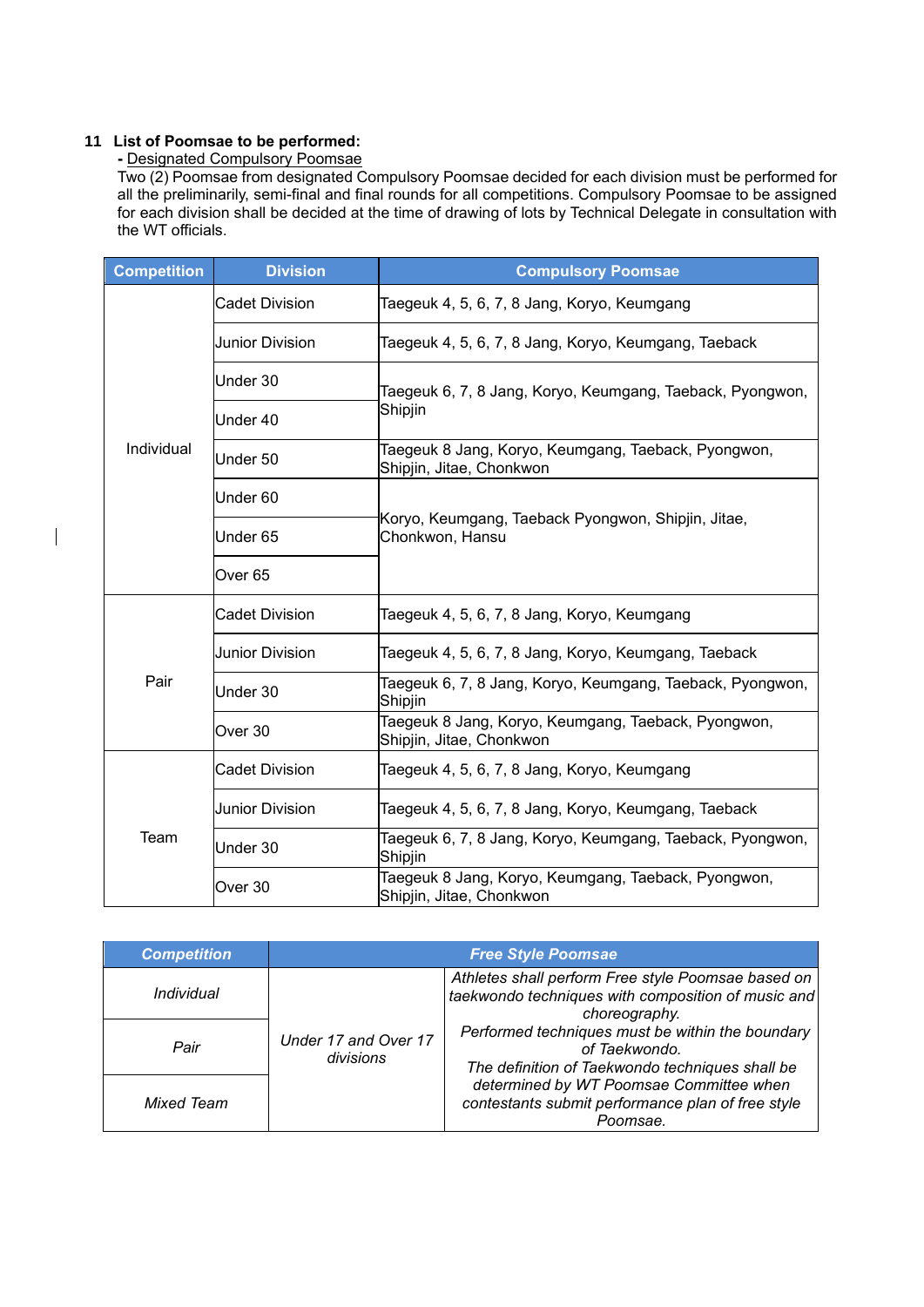## **12 Award presentation:**

- 12.1 Medals & Certificates:
	- 1<sup>st</sup> place: Gold medal(s) and certificate(s)
	- 2<sup>nd</sup> place: Silver medal(s) and certificate(s)
	- $3^{\text{rd}}$  place and 4<sup>th</sup> place: Bronze medal(s) and certificate(s)
	- 5<sup>th</sup> 8<sup>th</sup> place: Certificate

#### 12.2 Trophies:

MVP: One(1) Male and One(1) Female in Recognized Poomsae One(1) Male and One(1) Female in Free Style Poomsae

#### **13 Conditions for participation / Entry & Entry deadline/ On-spot accreditation :**

- 13.1 Round trip airfare and accommodation charges of room and board shall be borne by the participating national team.
- 13.2 Entry deadline is 10<sup>th</sup> March 2022, 17:00 Local Swiss Time. Entry submission after this date will be not accepted under any circumstances.
- 13.3 In case of replacement of an injured athlete, an MNA may replace this athlete no later than 10<sup>th</sup> March 2022. The registered athletes or team officials may be replaced without any penalty until 10 th March 2022.
- 13.4 Entry fee of US\$100 per athlete will not be charged in case of cancellation of participation until 10<sup>th</sup> March 2022
- 13.5 Entry fee must be paid in case of the cancellation of participating athletes after 10<sup>th</sup> March 2022 or no-show.
- 13.6 Team officials: Member national association can register online for maximum one (1) Head of team per country, one (1) manager per team, three (3) coaches per team, one (1) team doctor per team, two (2) trainers per team.
- 13.7 MNA officials: three (3) Member National Association (MNA) officials per country can be registered by online.
- 13.8 Penalty: Penalty of US\$100 per person shall be paid to the Organizing Committee at the accreditation center in Goyang city in the following cases.
	- 1) Any team official who is not registered online wants to be accredited at the accreditation center in Goyang city although the total number of team officials does not exceed the designated number,
	- 2) In case of exceeding designated number of MNA officials wants to be accredited at the accreditation center in Goyang city or any MNA official who is not registered online wants to be accredited at the accreditation center in Goyang city.
	- 3) Any changes or additions that are made to a national team list after the published online registration deadlines will be charged a \$100 USD penalty in addition to the registration fees. This penalty will be considered the onsite fee for approved additions or changes to the national team list.
	- 4) Any WT Global Licence registration completed onsite will be charged a \$30 USD onsite processing fee for each WT Global Licence required.
- 13.9 Entry registration: Team registration method (online registration or email submission) will be informed to all Member National Associations in due time.

#### **13.10 Entry deadline: 10 th March 2022, 17:00 Local Swiss Time**

13.11 Accreditation Check In:

On-spot accreditation in Goyang city: Participating teams are requested to finish on-spot accreditation in Goyang by no later than April 19<sup>th</sup>, 2022 as Head of Team Meeting & Drawing of Lots will take place on April 20<sup>th</sup>, 2020.

- 13.12 Duration of entry registration may be subject to change due to government policy with quarantine exemption document upon arrival to Korea.
- \*\* Freestyle music should be submitted at the Head of team Meeting on a USB with the following details:
- 1) On the USB, each digital file should contain:
	- A. Name of the country
	- B. Name of the category
	- C. Name of the athlete/athletes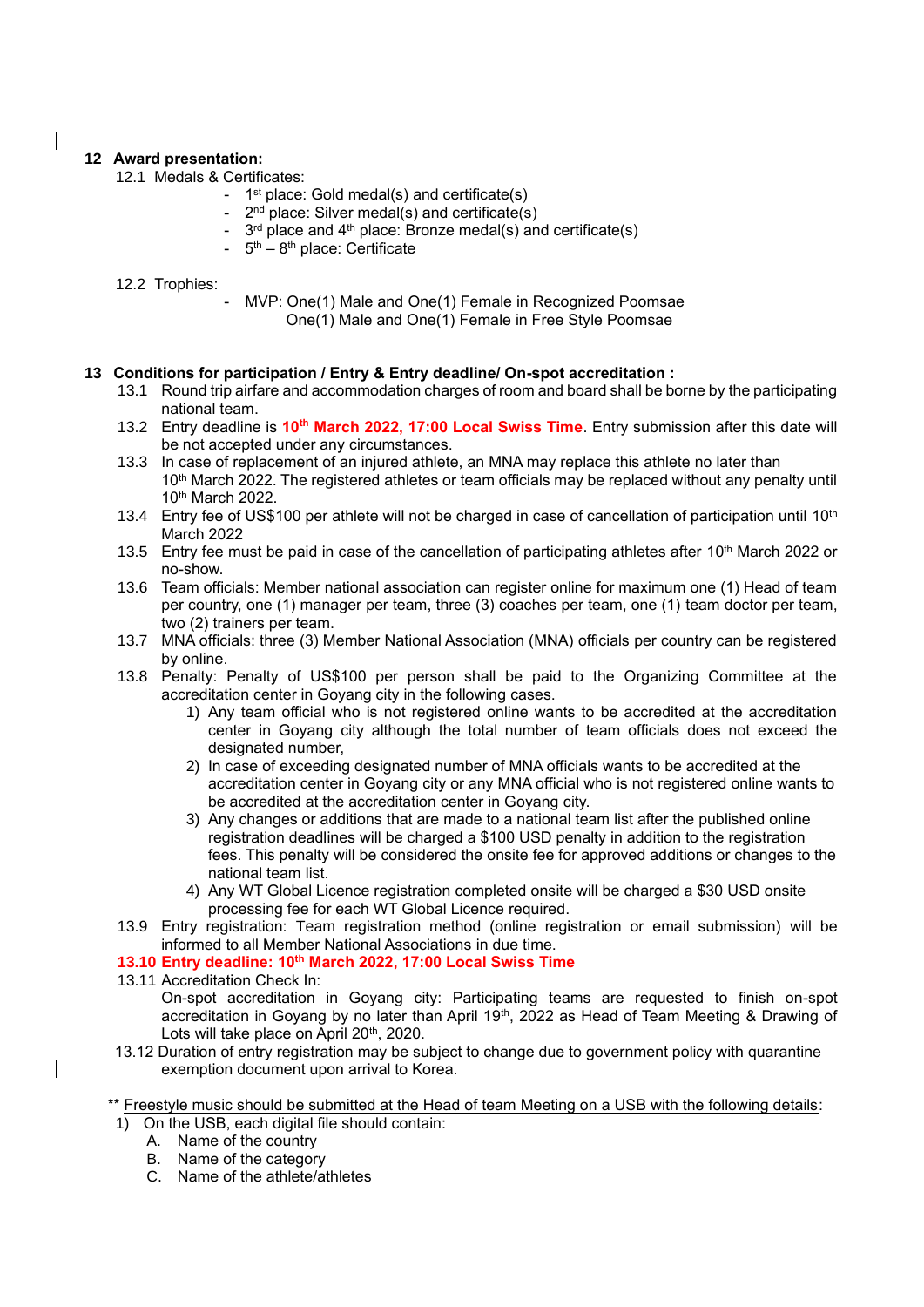2) The USB itself should be marked with the name of the country and should be submitted in an envelope or a bag, with a list of contents of the USB in the same way as described above. Please see the attached picture below.



#### **14 International Referees:**

- 14.1 The WT will appoint the required number of Poomsae International Referees.
- 14.2 Roundtrip airfare shall be borne by each participating International Referee, while the Organizing Committee will cover accommodation of room and board for the designated period, including the period for referee meeting and training.
	- **(Check-in: April 18/ Check-out: April 25 (7 nights 8 days))**
- 14.3 The Organizing Committee will provide the participating referees with daily allowances of US\$100 for the competition days.
- 14.4 Participating teams are not allowed to stay at the hotel where International Referees are to stay.

#### **15 WT-recognized Poomsae Competition uniform:**

- 15.1 Participating contestants must wear the WT-recognized Poomsae Competition uniform. Any contestants who do not wear WT-approved Poomsae competition uniform will not be permitted to compete. The latest version of WT-recognized manufacturers' list is available at the website of WT( [http://www.worldtaekwondo.org\)](http://www.worldtaekwondo.org/).
- 15.2 Standardization for Poomsae Competition Uniforms: The mandatory poomsae competition uniforms for competitors, have been standardized into three categories:
- 15.3 **Cadet Division** (Ages 12-14): White top with red and black collar, plus blue pants for male; the same top, but with red pants, for female. (**Only Poom belt shall be permitted**)

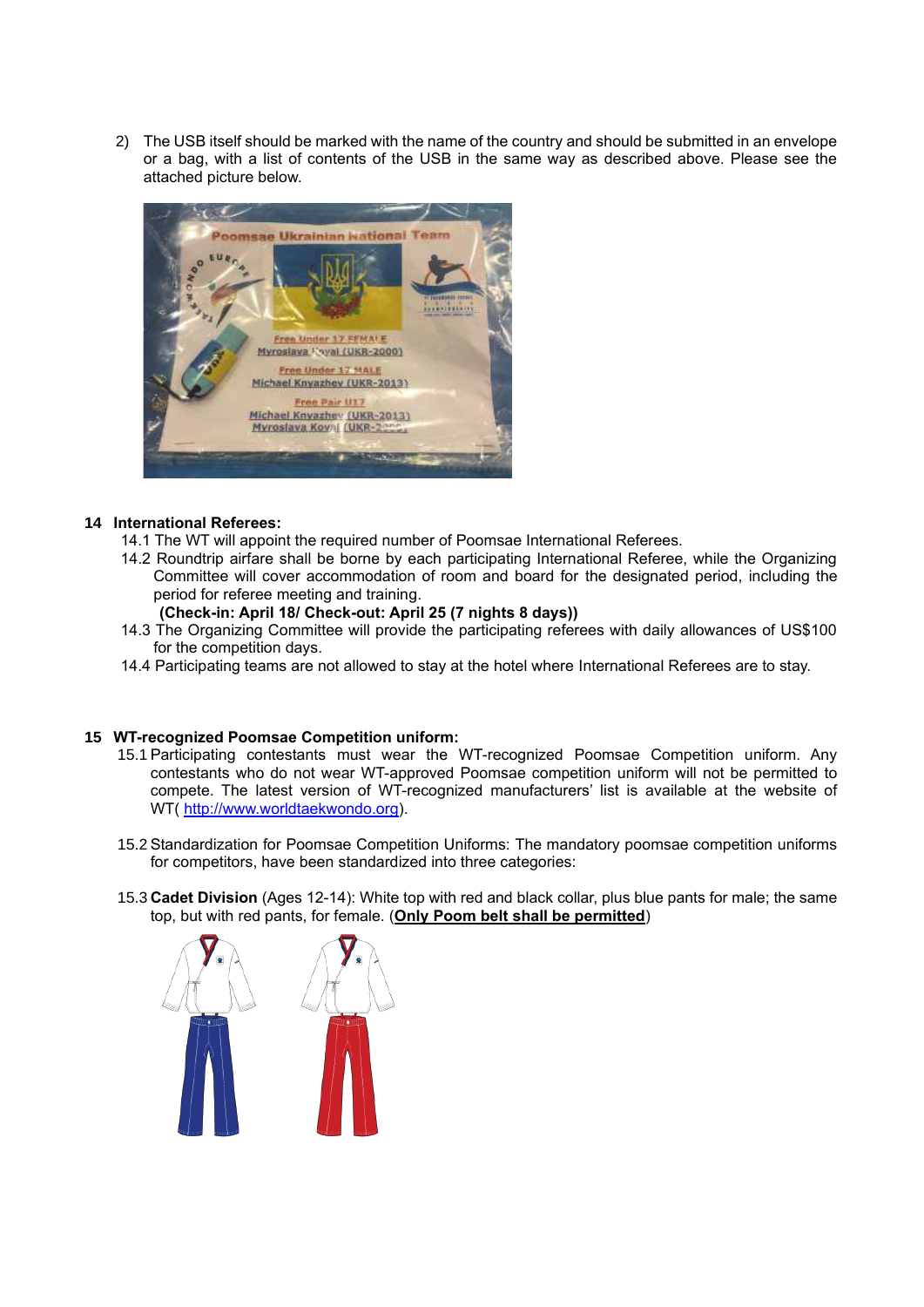15.4 **Junior and Senior Division** (Ages 15-50): White top with dark blue pants for male; white top with light blue pants for female.



15.5 **Master Division** (Ages 51 and up): Yellow top and dark blue pants for both male and female.



#### **16 Identification of NOC Code and Manufacturer**

16.1 National flag shall be located between 3.5cm below the right shoulder line of upper garment. Flag size should be 10cm width x 7cm height. Please see attached guidelines on NOC code and national flag.



16.2 NOC Code is a three-letter National Olympic Committee abbreviation, and it shall be printed at the back of the upper garment of Poomsae competition uniform in black color and centered 12cm from the top line of the upper garment within the size of 30cm width x 12cm height. The font of the letters shall be in bold "Verdana". Please see attached guidelines on NOC code and national flag.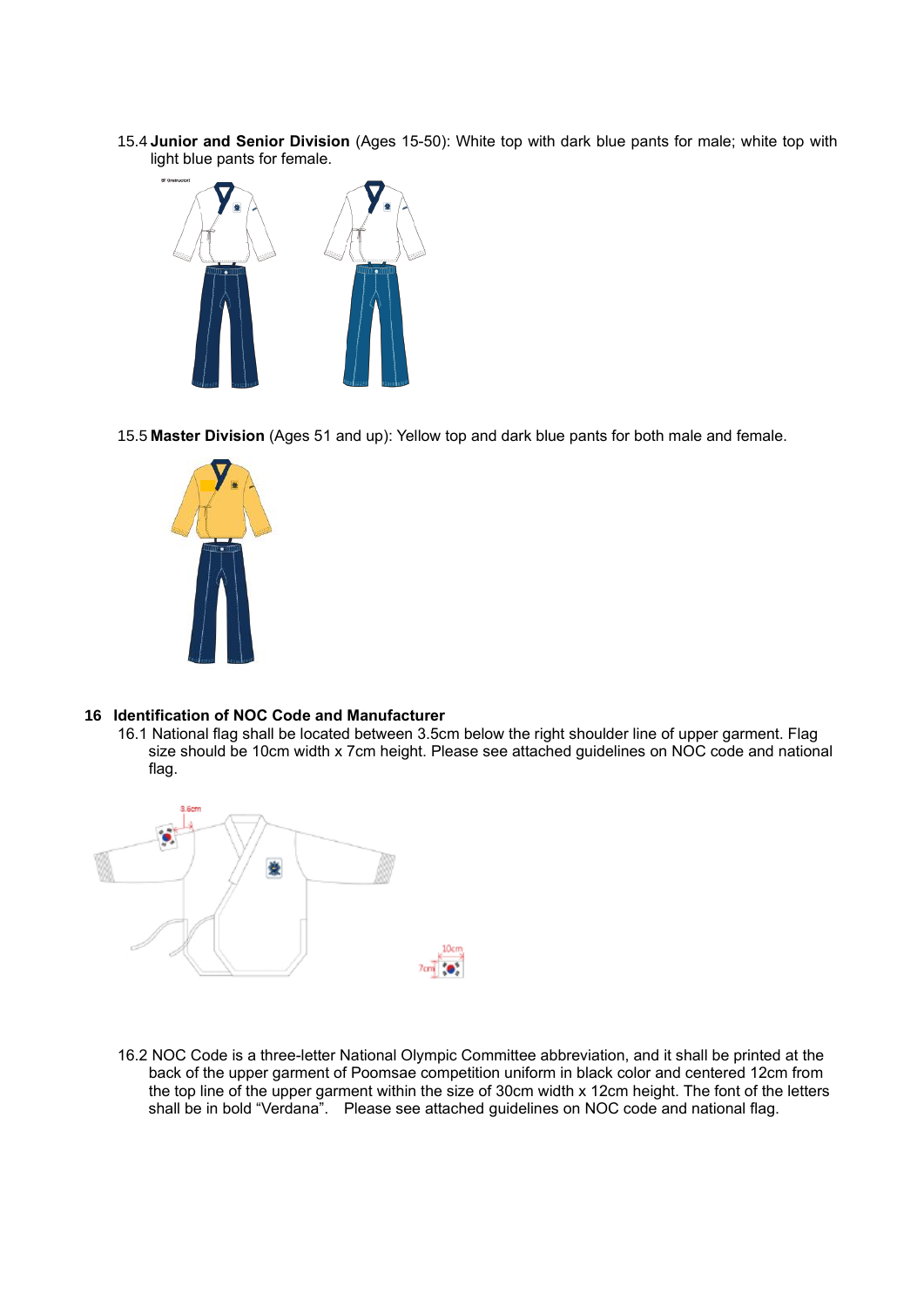

*\* For those MNAs who do not have IOC-recognized NOCs, please contact WT GMS Team for threeletter MNA code at [sarvar.gms@worldtaekwondo.org](mailto:sarvar.gms@worldtaekwondo.org) or WT Sport & Event Management Department at sport@worldtaekwondo.org.*

- 16.3 The number of manufacturer's identification (name, designation trademark, logo or any distinctive sign of the manufacturer) shall be one per garment within 20 $\text{cm}^2$  except at the location of the WT logo according to the related WT guidelines in force as of this event.
- 16.4 The end of the belt must be at least 10cm or higher above the knee.

#### **17 Medical control:**

- 17.1 The WT Anti-Doping Rules, and where necessary the Code of the World Anti-Doping Agency, shall apply throughout the competitions.
- 17.2 Compulsory anti-doping tests will be carried out for selected medalists, while random tests will be conducted to the rest of the athletes. The WT and/or WADA may carry out random out-of competition testing prior to the championships.
- 17.3 TUE (Therapeutic Use Exemption)

Athletes who take any substance or medicine listed in the "Prohibited List" of the WT Anti-Doping Rules and Anti-Doping Code of World Anti-Doping Agency (WADA) for therapeutic purposes are requested to submit TUE applications via ADAMS, together with the required medical information. If you do not have an ADAMS account yet, please contact tue@ita.sport to have it set up.

Otherwise, please download the TUE Application Form [HERE](https://ita.sport/uploads/2021/06/2021_tue_application_form.pdf) and once duly completed and signed, send it together with the required medical file to  $\frac{f}{L}$  [tue@ita.sport](mailto:tue@ita.sport) with copy to [antidoping@worldtaekwondo.org.](mailto:antidoping@worldtaekwondo.org) by at least 30 days before the first competition day. For more details, please see the following page of the WT website: [http://www.worldtaekwondo.org/anti\\_doping-wt/therapeutic.html](http://www.worldtaekwondo.org/anti_doping-wt/therapeutic.html)

#### **18 Head of Team Meeting and Drawing of Lots:**

The Head of Team Meeting and the Drawing of Lots session shall be conducted one (1) day prior to the start of the championships that is **April 20th, 2022**, in the presence of the Technical Delegate, WT officials and the representatives of the participating nations.

#### **19 Accommodation / Local transportation:**

#### **\*** *Note : Teams with NO confirmed and paid booking in the official hotel via OC will not be able to participate due to COVID-19 restrictions and overall safety.*

The participating teams are required to submit the hotel reservation only via the WT GMS registration system – worldtkd.simplycompete.com by no later than end of February, 2022. No other registration method will be accepted. The hotel information is available on the WT GMS platform.

Please watch video below on HOW to register your team's accommodation and flight details (for transportation) [HERE.](https://www.youtube.com/watch?v=etqalsOWon0&feature=youtu.be)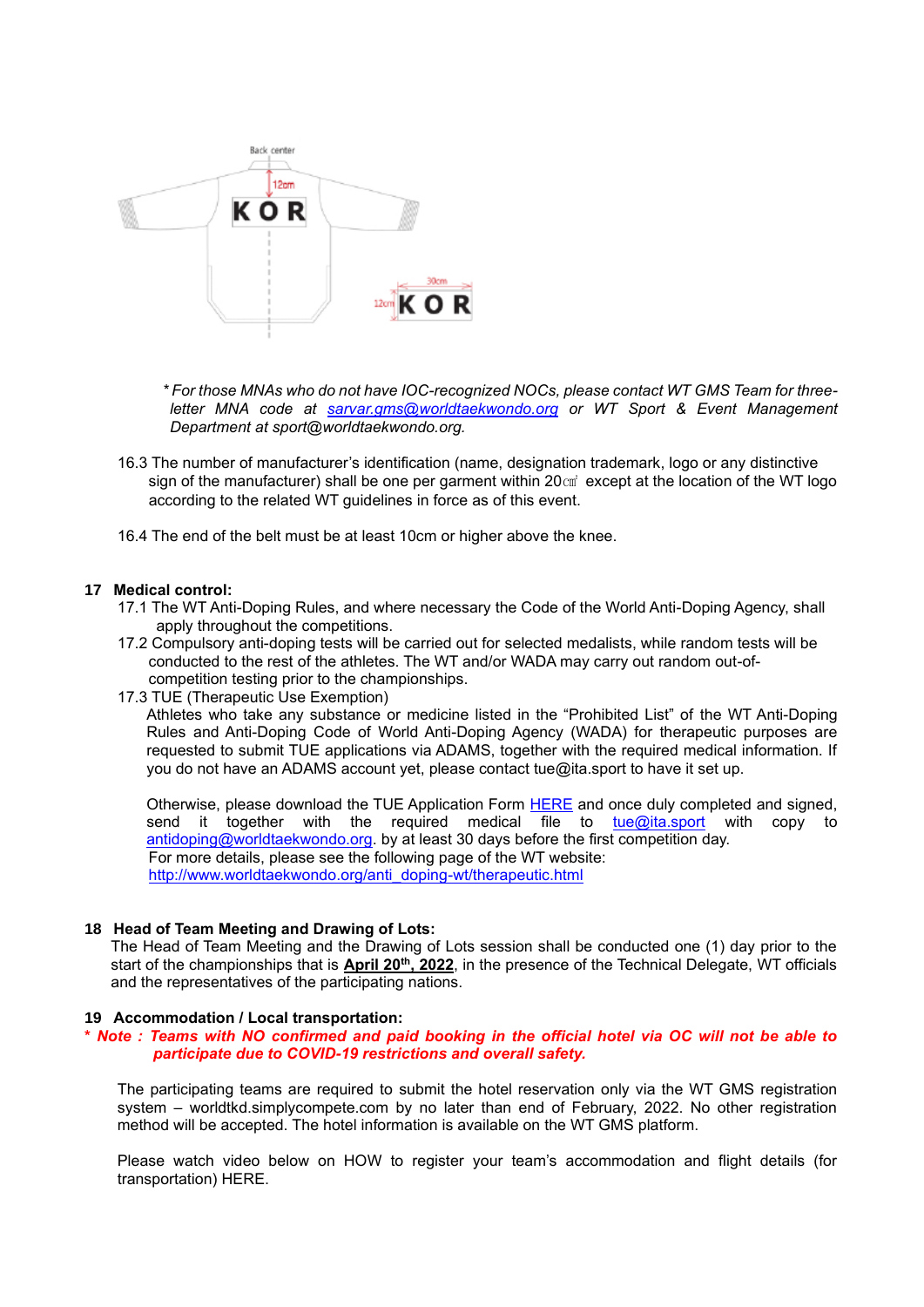Once you (your WT GMS National Team Admin) register your team`s accommodation detail on the WT GMS you need to wait to receive an official invoice from [Organizing](mailto:accomodation@romagrandprix.it) Committee with the total amount to pay before paying the total to the bank account of OC.

OC will provide separate cancellation policy.

Ground transportation will be provided for national teams on arrival and departure free of charge, only for teams who book via the WT GMS booking platform and include the date, time, airline & flight number of the national team's arrival and departure at the latest by the designated deadline (end of February, 2022).

Daily local transportation is also provided in Goyang City between official hotels and venue for athlete training, registration, head of team meeting and competition days.

For any question relating to accommodation and transportation, please contact the OC at [seungbum@korea.kr](mailto:seungbum@korea.kr) and detailed information will be uploaded on WT website by no later than end of February, 2022. [\(http://www.worldtaekwondo.org/competition/list.html?mcd=J06&sc=in\)](http://www.worldtaekwondo.org/competition/list.html?mcd=J06&sc=in)

#### **20 Visa Information**

#### *\* Note : Due to COVID - 19, Government travel restrictions are subject to constant change and sometimes introduced without adequate notice. Please make sure to check whether the visa is needed on the websites of diplomatic missions abroad prior to departure. (***[https://www.mofa.go.kr/eng/wpge/m\\_5756/contents.do](https://www.mofa.go.kr/eng/wpge/m_5756/contents.do)***)*

The visa recommendation letters will be automatically generated from WT GMS platform if the visa is requested during the registration for the event. All the members who need entry visa to Korea must be registered in GMS. The deadline for visa request in GMS platform is end of February, 2022.

For any question relating to visa, please contact the OC at [dbsepd88@korea.kr](mailto:dbsepd88@korea.kr) and detailed information will be uploaded on WT website by no later than end of February 2022. ([http://www.worldtaekwondo.org/competition/list.html?mcd=J06&sc=in\)](http://www.worldtaekwondo.org/competition/list.html?mcd=J06&sc=in)

#### **21 Required documents for COVID-19**

#### **21.1 PCR negative certificate**

| Category                                                                                                         | Requirement                                                                                                                                                                                                                                                                                                                                                                                                                                                                                                                        |
|------------------------------------------------------------------------------------------------------------------|------------------------------------------------------------------------------------------------------------------------------------------------------------------------------------------------------------------------------------------------------------------------------------------------------------------------------------------------------------------------------------------------------------------------------------------------------------------------------------------------------------------------------------|
| $\Omega$<br>Test type<br>(Method)                                                                                | It needs to be based on nucleic acid amplification tests (NAATs).<br>* PCR tests based on DNA amplification (RT-PCR, LAMP, TMA, SDA, NEAR, etc.) are valid;<br>antigen/antibody detection tests (RAT, ELISA, etc.) are not valid.<br>* All forms of self-administered tests are NOT valid regardless of test type.                                                                                                                                                                                                                 |
| ②<br>Time of<br><b>Testing</b><br>and<br><b>Issuance</b><br>Of<br><b>PCR</b><br><b>Negative</b><br>certification | From JAN 20. 2022, The testing must have been performed, and the PCR negative certificate<br>×.<br>must have been issued, within 48 hours (two days) before the departure date.<br>* (Example) If you are leaving at 10:00 on January 14, 2022, only a testing which was performed,<br>and a PCR negative certificate which was issued, after 0:00 on January 11, 2022, are<br>accepted.<br>$\mathbb X$ Even if the testing was conducted prior to the 48-hour period, a certificate will be<br>accepted (until January 19, 2022). |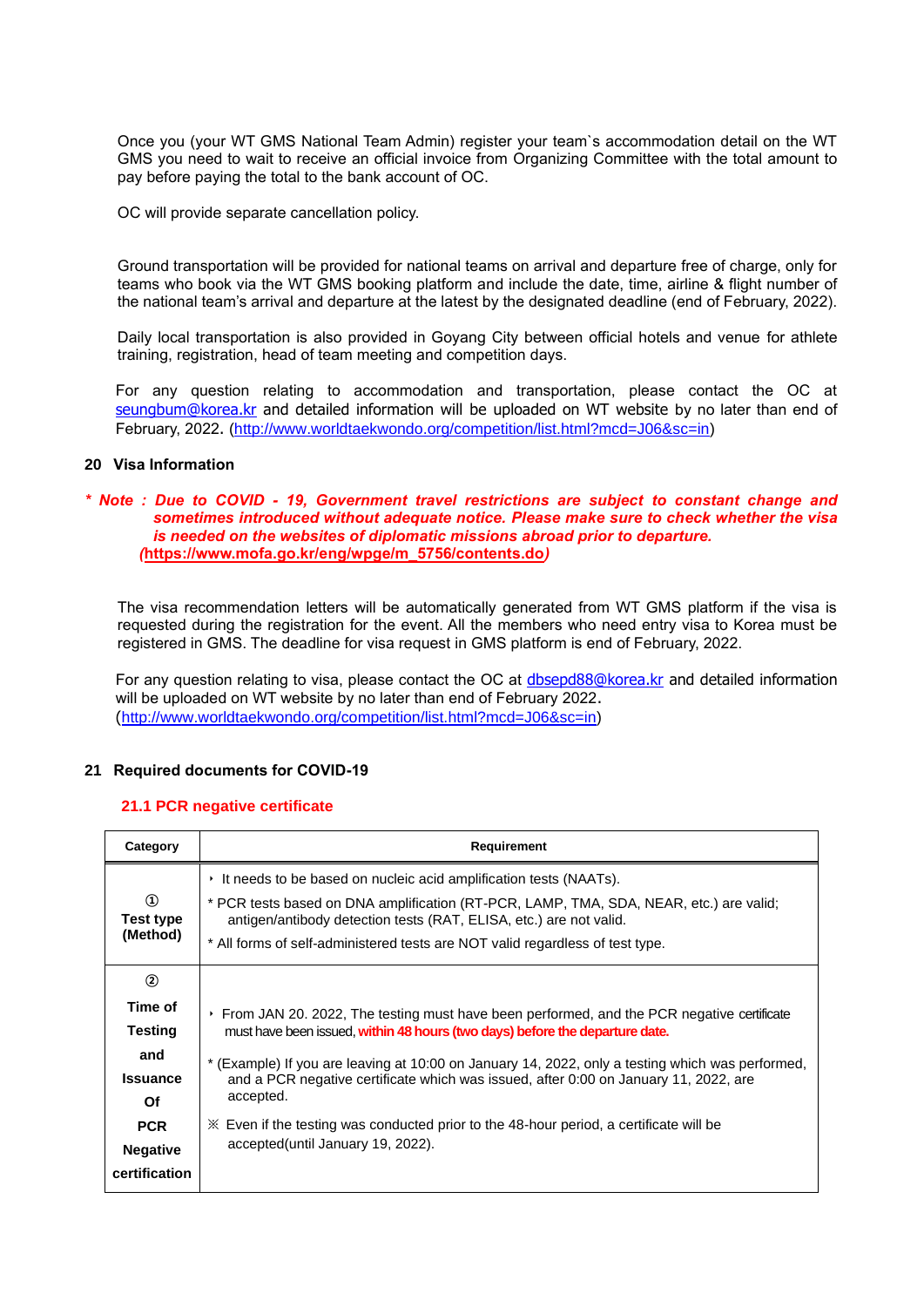| ك<br><b>Required</b><br>items             | $\rightarrow$ Name*, date of birth**, test method, test date, test result, date of issuance, and name of<br>testing center should be included in the test result.<br>* The name on the test result needs to match the name on the passport (middle name can be<br>omitted as long as the other names are identical)<br>** Passport number or national ID number is acceptable in lieu of date of birth                                     |
|-------------------------------------------|--------------------------------------------------------------------------------------------------------------------------------------------------------------------------------------------------------------------------------------------------------------------------------------------------------------------------------------------------------------------------------------------------------------------------------------------|
| 4<br><b>Test result</b>                   | $\cdot$ The test result must be NEGATIVE.<br>* If the test result is "INDETERMINATE", "UNCLEAR", or "POSITIVE", the relevant result is<br>invalid.                                                                                                                                                                                                                                                                                         |
| $\circ$<br>Language                       | $\rightarrow$ The test method must be written in Korean or English.<br>* If the test method is written in a language other than Korean or English, a translated copy of the<br>test result in Korean or English needs to be submitted together with a certificate of translation.<br>(If the test result was translated by individual translators, the translated document needs to be<br>certified by a notary office or Korean embassy.) |
|                                           | ▸ For sea and air travelers departing from the Philippines and Uzbekistan, the negative PCR test<br>result needs to be issued by one of the government-designated testing centers.                                                                                                                                                                                                                                                         |
| $\circled{6}$<br><b>Testing</b><br>center | * The list of countries with the designated testing center requirement are subject to change and<br>will be updated on the websites of Korea Disease Control and Prevention Agency and Korean<br>embassies.<br>* As for other countries, negative PCR test results issued by any testing center in the country is<br>valid.                                                                                                                |

## **21.2 Quarantine Exemption Certificate**

All participants should get the quarantine exemption certificate. The application for quarantine exemption will be applied collectively by the organizing committee after the final entry deadline. After getting quarantine exemption certificate by email, all participants must print out 4 copies(keep 1doc, print it 4) and bring them when entering Korea.

 **Each team should designate a person in charge of quarantine, he or she collect the papers of all participants necessary to issue quarantine exemption certificate, and submit them to the person in charge of the organizing committee by 10th March, 2022**. [\(chaem9077@gmail.com\)](mailto:chaem9077@gmail.com)

## **Attached Forms for quarantine exemption certificate in WT website.**

**[\(http://www.worldtaekwondo.org/competition/list.html?mcd=J06&sc=in\)](http://www.worldtaekwondo.org/competition/list.html?mcd=J06&sc=in)** 

- a) The list of all participants
- b) Quarantine exemption application(1), Agreement to the terms and conditions(1) Pledge of Supervision(1), Quarantine exemption certificate(1)
- c) Copy of round trip air ticket
- d) Copy of passport

## **\* Note :** *Submit the papers(b,c,d) of each participant as a compressed file*

## **22 COVID 19 Protocol**

The OC plans to operate a COVID-19 quarantine system in accordance with local guidelines to hold a safe and successful competition. All participants in the competition should comply with the following quarantine protocol. The protocol is subject to change, and any update will be shared via official communication – email notice to MNAs and WT webpage. The protocol is based on governmental procedure as of February of 2022.

**22.1** Upon arrival, COVID-19 PCR test will be applied to each member of Teams. Members will be moved to temporary residential facility in order to wait for the test result. Members with negative test result will be allowed to stay in hotel and get accreditation.

| <b>Certificate of Negative PCR Test</b><br>Result |   | PCR Test within 1 day after Entry                                               |               | <b>Exemption Of Quarantine</b>                                                                               |               | <b>Additional Test</b>                                                                           |
|---------------------------------------------------|---|---------------------------------------------------------------------------------|---------------|--------------------------------------------------------------------------------------------------------------|---------------|--------------------------------------------------------------------------------------------------|
| Submitted<br>(Conforming)                         | ⇨ | <b>Temporary residential facility</b><br>(You might stay few hours to a<br>day) | $\Rightarrow$ | Exemption of quarantine after negative PCR<br>test result is checked<br>* Installation of self-diagnosis app | $\Rightarrow$ | Execution of PCR test on the<br>6 <sup>th</sup> or 7 <sup>th</sup> dav<br>(Public Health Center) |

**22.2** Wearing a mask and checking body temperature when entering or exiting the arena or hotels.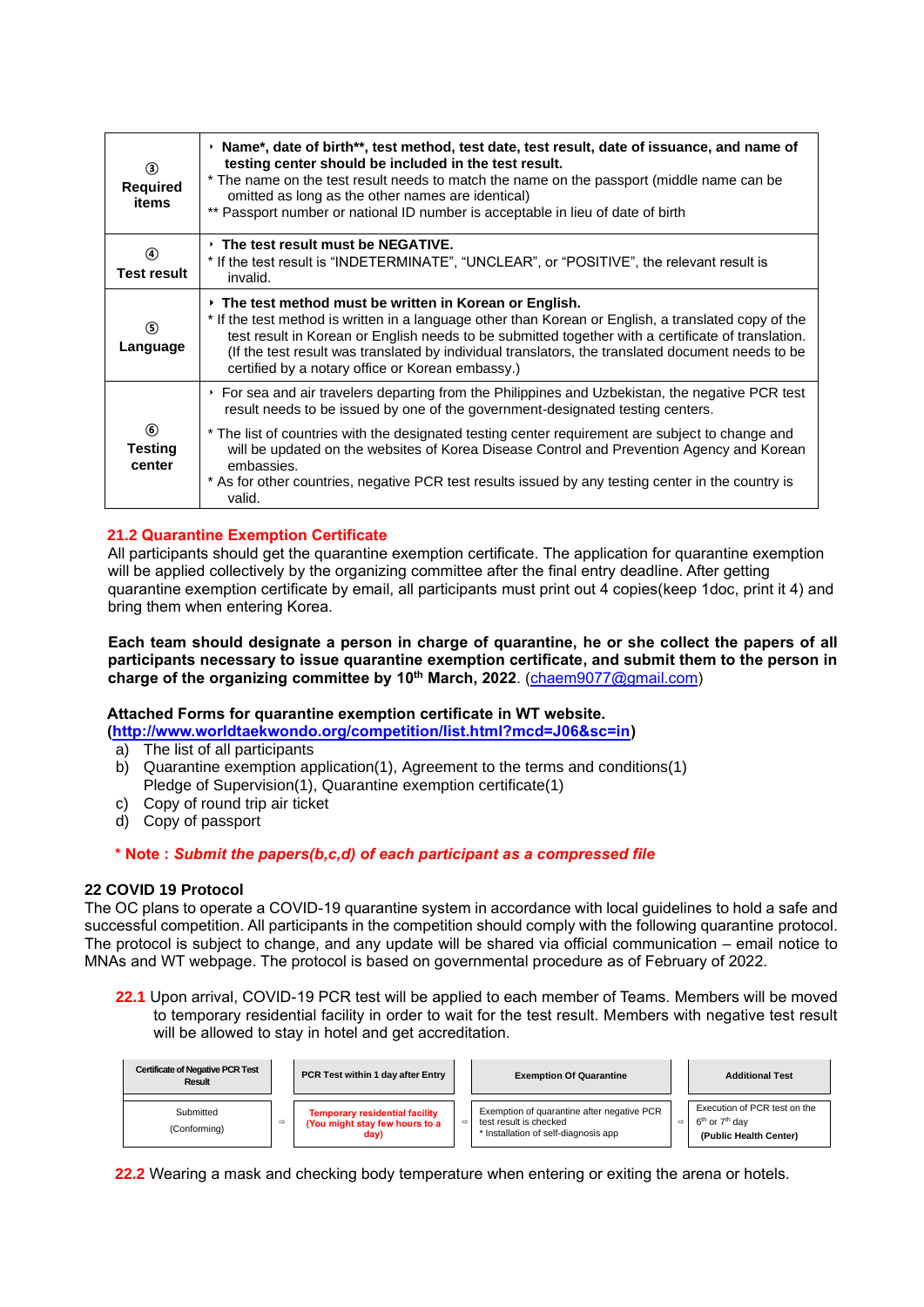**22.3** Installing a self-diagnosis application and reporting symptoms.

**22.4** Designating a person in charge of quarantine.

- **22.5** Those who are tested positive for COVID-19 test are quarantined.(its own expenses)
- **22.6** All participants have a daily Rapid Antigen Detection Test during the competition.
- **22.7** All participants are NOT allowed to exit or leave the event premises until they complete their play or duties and they depart. NO EXCEPTIONS APPLY(In case of injury and/or need hospitalization the COVID coordinator and the MD in charge will permit the athlete and/or an escort to exit.)

#### **23 Others**

- 23.1 Each participating team should bring **two national flags (size: 90cm x 130cm)** as well as **USB with its national anthem** in it and give them to the Organizing Committee at the on-spot accreditation center in Goyang City.
- 23.2 All participants for Goyang 2022 WT Poomsae Championships must comply with the COVID-19 protocol guideline provided by the OC.
- 23.3 All contestants and officials participating in the Goyang 2022 WT Poomsae Championships will receive a diploma co-signed by the WT President and the Chairman of the Organizing Committee.
- 23.4 At least one member of each participating team is requested to bring the traditional costume of the country he/she is representing for opening ceremony.
- 23.5 The dress code for welcome dinner on April 20th is red or blue. The Heads and directors of participating teams are requested to follow the dress code.
- 23.6 OC hopes this event would serve as an opportunity to think about global environment. Use of disposable goods will be prohibited in the competition venue. All participating athletes and staff members are required to bring their own reusable items(cups and bags etc.).